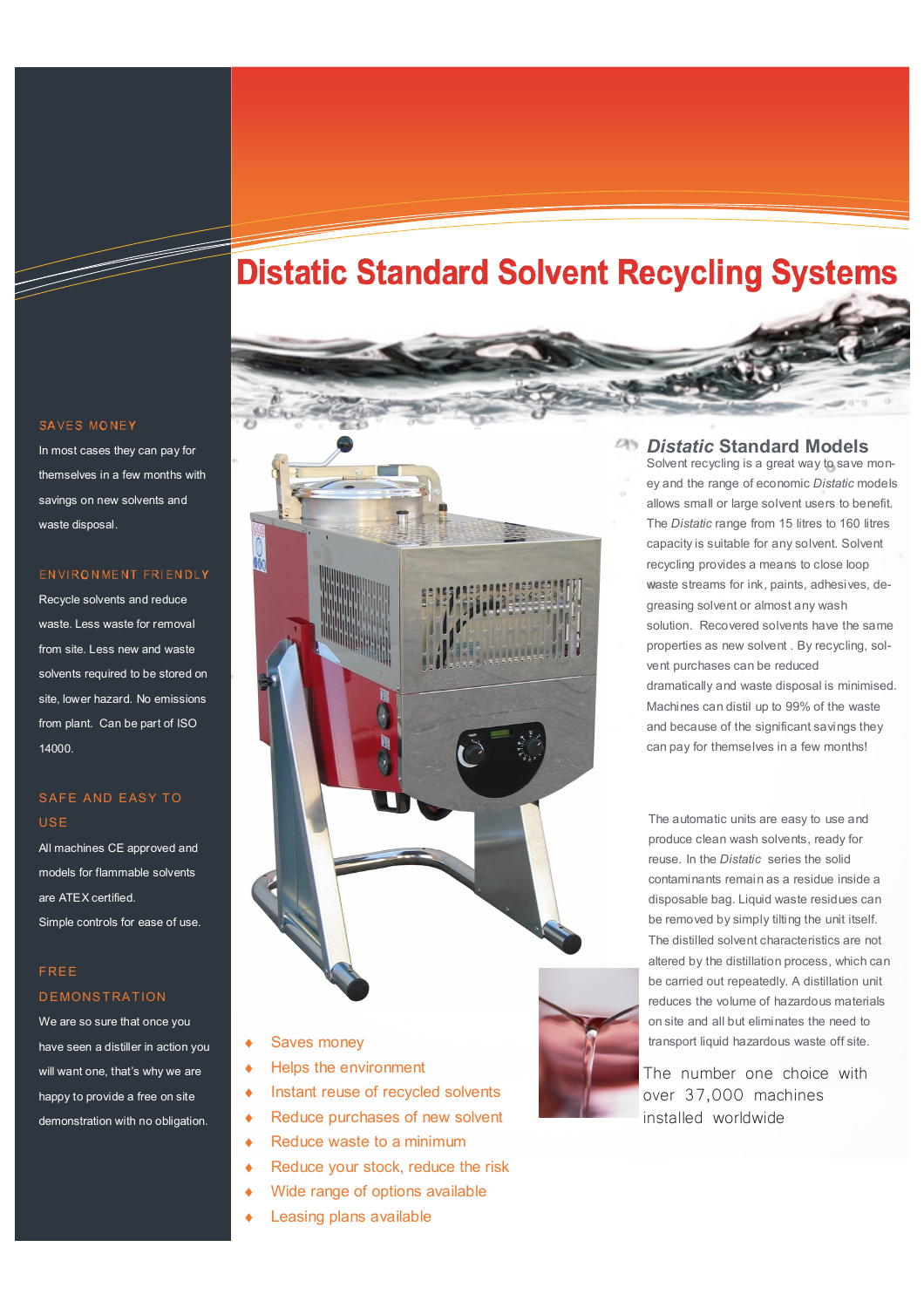# **Distatic Standard Models Available**

Q,

### ROTATING BOILER

All models feature a boiler that can easily be rotated. This allows user's to unload liquid residues or perform maintenance easily. On large models power assistance is provided.

#### OPTIONS

A wide range of options are available including: Vacuum systems Easy loading systems Unloading valves Water separators Fractionating valves Bunds Tanks Hoses

# **REFERENCES**

With 37,0000 units installed worldwide you can be sure that there is a unit working in a similar application to yours. Many of the worlds leading companies can testify to the quality, reliability and cost effectiveness of the equipment..



The Standard *Distatic* models are available in non-flammable (S series) and flammable (D series ATEX Certified) versions with copper or stainless steel condensers. The standard distillers use air cooled condensers but water cooled versions are available as a no cost option in most cases. The *Distatic* distillers are available in load capacities of 15, 30, 60, 120 and 160 litres. The actual load capacity should not be confused with the total boiler capacity which is always greater. Our distillers are constructed in a way that always provides sufficient free space inside the boiler to ensure efficient

operation. The model number denotes the load capacity, a Di60 holds 60 litres but the overall capacity is 109 litres.

During a cycle, the clean distilled solvent flows out of the distiller and is collected in a can ready for reuse. The cycle time depends on the solvent used and the contaminants within but generally is between 3 and 5 hours. The cycle is automatic and will stop after the preset time allowing the distiller to be left unattended. The waste residues such as paint, inks and oils etc are collected in a disposal bag called a *Recbag*. Using a bag eliminates the need for boiling cleaning after every cycle and is a quick and easy method that takes only a few minutes.





**LCD Display** 

## SERVICES AVAILABLE

**Technical Support** Installation and Setup Maintenance Spare parts supply **Guaranteed Warranty**